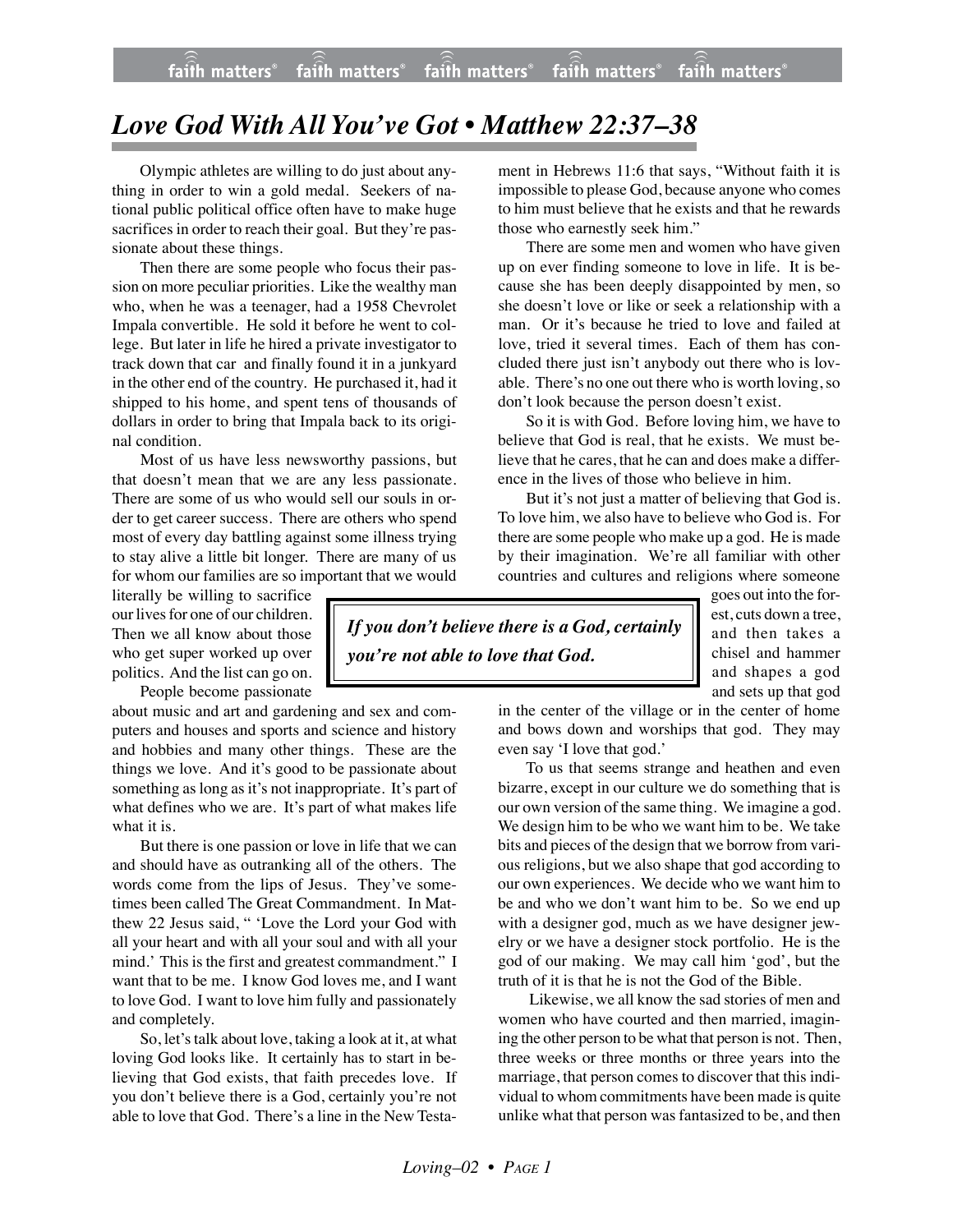there is deep and harsh disappointment. We must come to the realization that people are who they are, not who we make them up or imagine them to be. And so it is with God. He is who he is. When we love him, we must love him as he is.

When Jesus spoke these words about love, he was actually quoting from the Old Testament, from Deuteronomy chapter 6, in what was called the Shema of Israel. The word 'Shema' means hear, and that is the first word – 'hear'. It was quoted in those days at least twice every twenty-four hours by every devout Jew. Every synagogue service always began with the recitation of the Shema. It goes like this: "Hear, O Israel: The Lord our God, the Lord is one."

It is out of that belief that then comes the instruction to love this one God. "Love the Lord your God with all your heart and with all your soul and with all your strength."

So to love God is to first believe that he exists, and then to believe that he is who he says that he is. That he is the God of the Bible, that he is the creator of the heavens and the earth, that he is the author of the Ten Commandments, and that he is the God and Father of our Lord Jesus Christ.

And to love him is to not only believe that he is and to believe who he is, but to be attracted to him. You've got to like God in order to love God. To be attracted to him is to be attracted to the way he loves, the way he thinks, the way he looks, the way he expresses himself, the way he is for holiness and against what is evil and sinful. It is to like his leadership and to like his Son because, if we don't like him, probably we're never going to love him.

But, to be attracted to God, at least initially, does not mean that we like everything about him. You've gone to a party or at work met some new person and you like that person, in fact there were a hundred things about that person that you really liked but about seven things that you disliked. You had to come to a decision. Were you going to let the hundred things you liked triumph over the seven, or were you going to let the seven so irritate you that you wouldn't have anything more to do with that person?

So it is that as we check out God we are largely attracted to him, but there are some things that he says and does with which we are not comfortable. There are some disappointments that we have in God because he has not done in our lives what we would like to have done. There are things for which we have prayed that we have not received. There are ways that God has treated us and we wish we had been treated differently. Are we going to let the things that we like about God outweigh the things that we don't like about God? Are we going to give preference to our points of agreement or to our points of disagreement? Are we going to be drawn to him or not? Because to truly love God we need to be attracted to him, to like him, and to want to be like him. To love God requires commitment to God because there never can be true and lasting love without there first being serious and deep commitment.

Oh, I know there are some people who say love leads to commitment, and there's truth to that. But it could also be argued that commitment leads to love.

When Charleen and I were married, we loved each other. That's why we got married. In our wedding vows we each promised saying, "I will cling to thee and to thee alone so long as we both shall live." That was a commitment to an exclusive relationship that we would be bonded and bound to each other in a way that would keep every other man and woman out of that relationship. And it would be a lifelong commitment. It is in the exclusivity of that commitment that we have seen love grow far greater than what it first was. And so it is with God, that there is to be an exclusive commitment to him that he is Number One in our lives and that we will not allow anyone to breach that commitment.

If you are familiar with the introductory words to the Ten Commandments, you've heard God say, "I am the Lord your God. You shall have no other gods before me. You shall not make for yourself an idol in the form of anything in heaven above or on the earth beneath or in the waters below. You shall not bow down to them or worship them; for I, the Lord your God, am a jealous God." God will not allow anything except exclusivity in our relationship with him. It's a commitment, and that commitment then leads to love.

So what does loving God look like? Well, it looks like believing that God is, believing who God is, being attracted to God, being committed to God, and being obedient to God. Ooh, not a good word in our culture. In fact I'm convinced that we can basically never use the word 'obedient' without always having a disclaimer that it is not complete obedience.

In the military the protocol is that you must obey the orders of a superior officer. However, since WW II, since the war crimes trials, since a number of things that have happened since WW II, we always put in the disclaimer that no one is expected to obey an illegal or an immoral order. So it's obedience…except.

And the same thing is true within a family. There's supposed to be obedience in a family and that's appropriate; however, no one is ever expected to obey someone who is abusive. That's true. That's right. That's a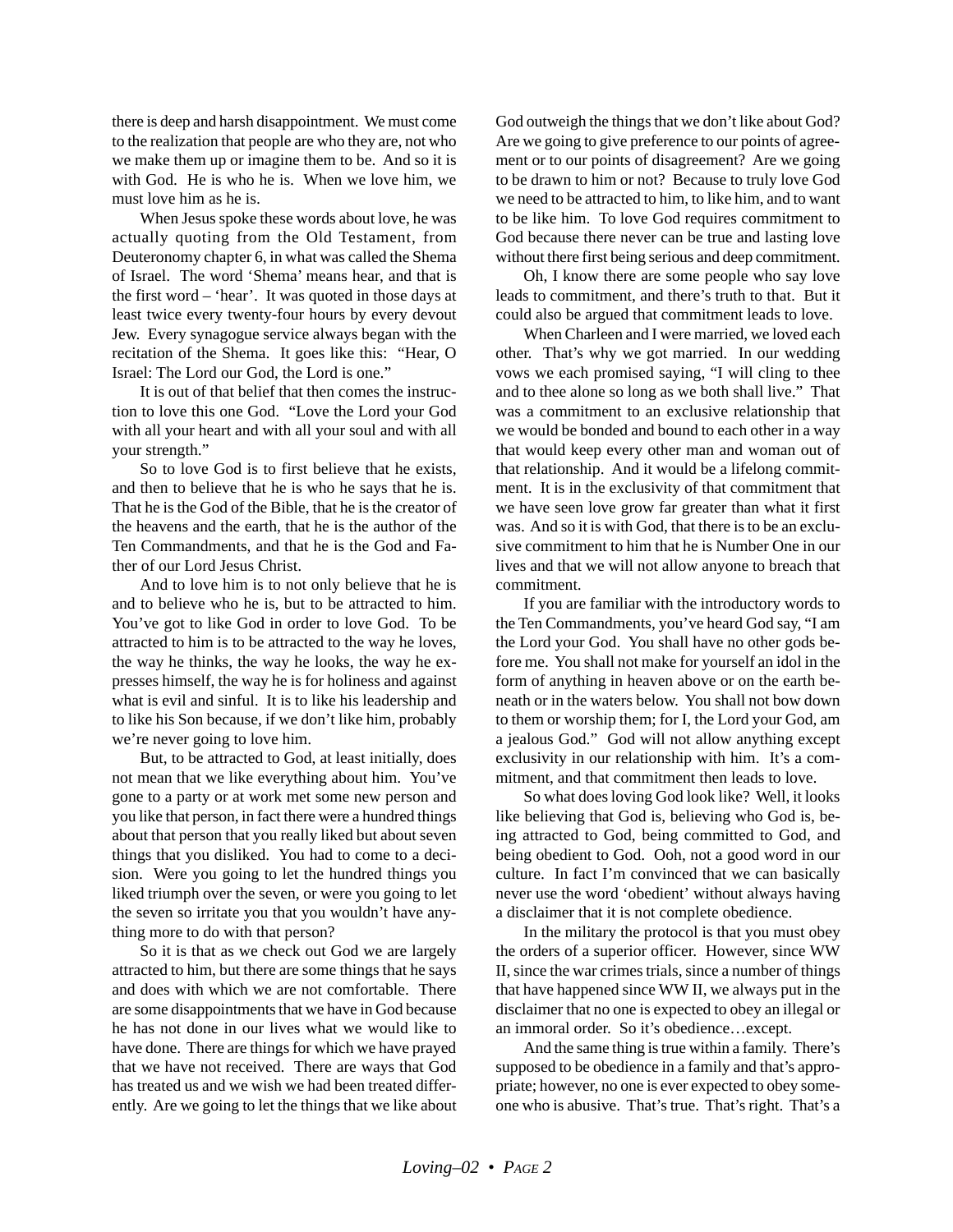very good and wise instruction.

In school we say that students should obey their teachers. But you should never obey a teacher who instructs you to do something that is wrong. So we always expect that there is an exception, and we are taught that we are to be independent of those who call upon us to obey.

But, what if there was a leader who was always right, who was always good, who was always kind, who was never abusive, who never did us any harm, who was experienced and wise? Well, that's the kind

of leader that God is. And to love him is to commit to obey him before he gives us the instructions that we are to obey. While that sounds nice in theory, I find myself balking at the concept. I somehow want to retain my independence and my right to decision after I find out

with full disclosure what is being asked of me. In fact, it seems to me that we would rather maintain our independence and be wrong than have complete obedience and be right.

Would you be willing to submit to the power and the authority of a good and loving God? Would you be willing to completely surrender that you will do whatever that God calls you to do before he even asks you to do it? Jesus said, "If you love me, you will obey what I command." So in the teachings of Jesus, love and obedience are joined at the hip. There is no love that does not include obedience.

So what do you think? Do you think that if that's what love looks like that you still want to do it, that you want to love with all of your heart and soul and mind? If yes, then what does love act like? What does love actually do?

Let's make a list. The first, the simplest, and the most powerful way to love God is to tell him. Say it directly and say it often. "God, I love you." Tell him first thing in the morning so it becomes the waking prayer of the day. "Good morning, God; I love you." Say it throughout the day so it punctuates our work and our travels and our relationships. "God, I love you." Make it the last conscious verbalization before sliding into sleep in bed at night. "Good night, God. I love you." And as we are willing to tell friends and neighbors about family love, so we ought to be willing and ready to tell them about our love of God.

In addition to saying, 'I love you,' we need to say 'I trust you' because there is no real love without trust. Trust is a wonderful thing. Trust gives confidence to love. Trust allows barriers to come down and allows us to withdraw our defenses. Love is convinced that the other person is good and faithful and will do us no harm. It is that kind of trust where you know that the other person is always concerned for your best interests. Loving God means trusting God and telling him that. Tell him that you are convinced that he will do you no harm, that he is pulling for you, that he is on your side. Even when something happens that seems strange, like it's not quite what you would expect from

*To love God requires commitment to God because there never can be true and lasting love without there first being serious and deep commitment.*

God, that you so trust him that you totally believe him. You're convinced in advance that he will do good and right for you. Say it. Tell God and tell him often. "God, I love you and God, I completely trust you."

And then ask him how to love him better, because

that's what lovers need to know. They need to know what the other person wants and needs. 'God, what do you like and what's important to you and what makes you happy and what makes you sad?' That's important because lovers always want to make the other person happy.

Watch someone that you know who is selfish and greedy and self-centered fall in love. Watch the center move to the other person. It's an astonishing transformation. That's what love does. Love is always unselfish. So ask God, 'God how can I love you better?' You don't need to give him suggestions. He can handle this. He can think of the answer himself. And don't expect an immediate response. God may tell you in that moment or he may tell you a long time later. But ask him the question. 'God, how can I love you best of all?'

And then do what God wants you to do. Most of the time I think we know what that is because the Bible is full of information about what God wants and what is God's will. In fact, I can quickly test you on that. What does God want you to do at school? You pretty much know. What does God want you to do in terms of the way you relate and behave at work? What does God want in your most intimate and closest relationship with someone else? What does God want you to do about debt? How does God want you to handle money? What is God's desire for your relationship with those who are poor and hurting and lost? Oh, sometimes we don't know the will of God. We all have those moments and those circumstances where